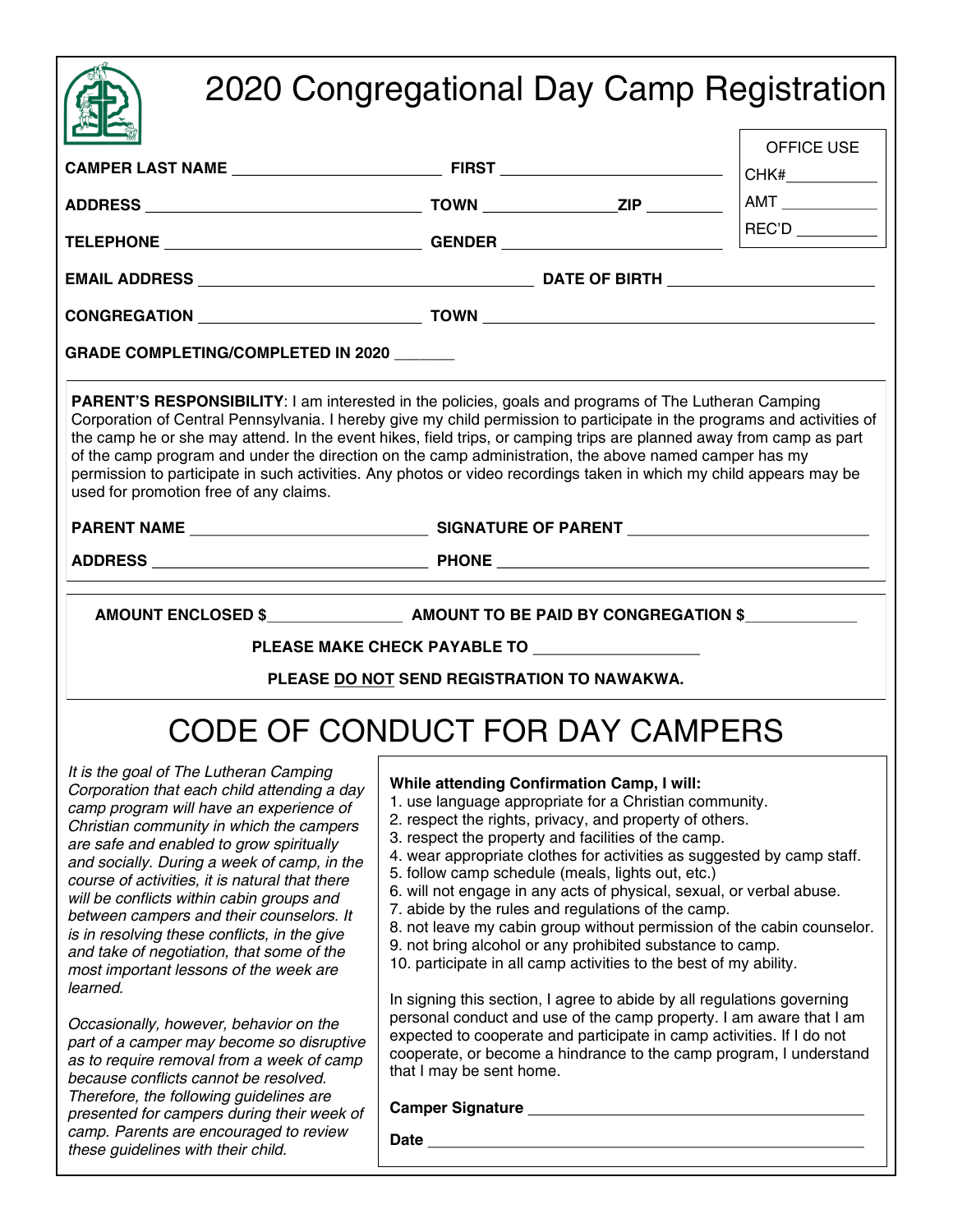| <b>HEALTH HISTORY FORM</b>                                                                                                                                                                                                                                                                   |  |                                                                                                                                                                                                                                                                                                |             |       | Dates of Camp Attendance Network and Security and Dates of Camp Attendance                                                                         |  |
|----------------------------------------------------------------------------------------------------------------------------------------------------------------------------------------------------------------------------------------------------------------------------------------------|--|------------------------------------------------------------------------------------------------------------------------------------------------------------------------------------------------------------------------------------------------------------------------------------------------|-------------|-------|----------------------------------------------------------------------------------------------------------------------------------------------------|--|
| <b>Congregational Day Camps</b>                                                                                                                                                                                                                                                              |  |                                                                                                                                                                                                                                                                                                |             |       |                                                                                                                                                    |  |
| Name_<br>First Middle<br>Last                                                                                                                                                                                                                                                                |  |                                                                                                                                                                                                                                                                                                |             |       |                                                                                                                                                    |  |
|                                                                                                                                                                                                                                                                                              |  |                                                                                                                                                                                                                                                                                                |             |       |                                                                                                                                                    |  |
| Home Address <u>street Address and the City of the City of the City of the City of the City of the City of the City of the City of the City of the City of the City of the City of the City of the City of the City of the City </u>                                                         |  | City                                                                                                                                                                                                                                                                                           |             | State | $\overline{Z}$ ip                                                                                                                                  |  |
|                                                                                                                                                                                                                                                                                              |  |                                                                                                                                                                                                                                                                                                |             |       |                                                                                                                                                    |  |
|                                                                                                                                                                                                                                                                                              |  |                                                                                                                                                                                                                                                                                                |             |       |                                                                                                                                                    |  |
| Home address<br><b>Street Address</b>                                                                                                                                                                                                                                                        |  |                                                                                                                                                                                                                                                                                                | <b>City</b> | State | $\overline{Zip}$                                                                                                                                   |  |
| (if different from above)                                                                                                                                                                                                                                                                    |  |                                                                                                                                                                                                                                                                                                |             |       | $\frac{1}{z_{ip}}$ Phone                                                                                                                           |  |
| Business address<br>Street Address<br>City City State                                                                                                                                                                                                                                        |  |                                                                                                                                                                                                                                                                                                |             |       |                                                                                                                                                    |  |
| Second parent or guardian or emergency contact _________________________________                                                                                                                                                                                                             |  |                                                                                                                                                                                                                                                                                                |             |       |                                                                                                                                                    |  |
| Address _<br>Street Address City State                                                                                                                                                                                                                                                       |  |                                                                                                                                                                                                                                                                                                |             |       |                                                                                                                                                    |  |
| City                                                                                                                                                                                                                                                                                         |  |                                                                                                                                                                                                                                                                                                |             |       |                                                                                                                                                    |  |
|                                                                                                                                                                                                                                                                                              |  | <u>State</u>                                                                                                                                                                                                                                                                                   |             |       | $\frac{z_{\text{ip}}}{z_{\text{ip}}}$ Phone                                                                                                        |  |
|                                                                                                                                                                                                                                                                                              |  |                                                                                                                                                                                                                                                                                                |             |       |                                                                                                                                                    |  |
|                                                                                                                                                                                                                                                                                              |  |                                                                                                                                                                                                                                                                                                |             |       | Phone ________________________                                                                                                                     |  |
| Address Street Address Street Address                                                                                                                                                                                                                                                        |  | City                                                                                                                                                                                                                                                                                           |             | State | $\overline{Z}$ ip                                                                                                                                  |  |
| Insurance Information<br>Is the participant covered by family medical/hospital insurance? $\Box$ Yes $\Box$ No                                                                                                                                                                               |  |                                                                                                                                                                                                                                                                                                |             |       |                                                                                                                                                    |  |
|                                                                                                                                                                                                                                                                                              |  |                                                                                                                                                                                                                                                                                                |             |       |                                                                                                                                                    |  |
| ▶ Photocopy of front and back of health insurance card must be attached to this form.                                                                                                                                                                                                        |  |                                                                                                                                                                                                                                                                                                |             |       |                                                                                                                                                    |  |
| Important - These boxes must be complete for attendance                                                                                                                                                                                                                                      |  |                                                                                                                                                                                                                                                                                                |             |       |                                                                                                                                                    |  |
|                                                                                                                                                                                                                                                                                              |  |                                                                                                                                                                                                                                                                                                |             |       |                                                                                                                                                    |  |
|                                                                                                                                                                                                                                                                                              |  |                                                                                                                                                                                                                                                                                                |             |       |                                                                                                                                                    |  |
| This health history is correct and complete as far as I know. The<br>person herein named has permission to engage in all camp activities<br>except as noted.                                                                                                                                 |  | information pursuant to the privacy regulations promulgated pursuant<br>to the Health Insurance Portability and Accountability Act of 1996. I<br>hereby agree (pursuant to 45 CFR § 164.510(b)) to the disclosure to<br>camp representatives of the protected health information of the person |             |       |                                                                                                                                                    |  |
| I hereby give permission to the camp to provide, seek, and consent to                                                                                                                                                                                                                        |  |                                                                                                                                                                                                                                                                                                |             |       | herein described, as necessary: (i) to provide relevant information to                                                                             |  |
| routine health care, administration of prescribed medications, and<br>emergency treatment for me/my child, as may be necessary, including,                                                                                                                                                   |  |                                                                                                                                                                                                                                                                                                |             |       | the camp representatives related to the person's ability to participate in<br>camp activities; and (ii) in the case of minors, to provide relevant |  |
| but not limited to x-rays, routine tests and treatment, and/or<br>hospitalization. I also give permission for the camp to arrange related                                                                                                                                                    |  | child's health status.                                                                                                                                                                                                                                                                         |             |       | information to the camp representatives to keep me informed of my                                                                                  |  |
| transportation. I agree to the release of any records necessary for<br>treatment, referral, billing, or insurance purposes.                                                                                                                                                                  |  |                                                                                                                                                                                                                                                                                                |             |       | In the event I cannot be reached in an emergency, I hereby give                                                                                    |  |
| It is my intention that the camp be treated as acting in loco parentis if<br>the person herein named is a minor. Further, it is my intention that the<br>appropriate representatives of the camp be treated as "personal<br>representatives" for the purposes of disclosing protected health |  | permission to the physician selected by the camp to secure and<br>administer treatment, including hospitalization, for the person named<br>above. This completed form may be photocopied for trips out of camp.                                                                                |             |       |                                                                                                                                                    |  |
| Signature of parent or guardian or adult camper/staffer example and the state of parents of parents of parents of the state of parents of the state of parents of the state of the state of the state of the state of the stat                                                               |  |                                                                                                                                                                                                                                                                                                |             |       |                                                                                                                                                    |  |
|                                                                                                                                                                                                                                                                                              |  |                                                                                                                                                                                                                                                                                                |             |       |                                                                                                                                                    |  |
| I also understand and agree to abide by any restrictions placed on my participation in camp activities.                                                                                                                                                                                      |  |                                                                                                                                                                                                                                                                                                |             |       |                                                                                                                                                    |  |
|                                                                                                                                                                                                                                                                                              |  |                                                                                                                                                                                                                                                                                                |             |       |                                                                                                                                                    |  |
|                                                                                                                                                                                                                                                                                              |  |                                                                                                                                                                                                                                                                                                |             |       |                                                                                                                                                    |  |